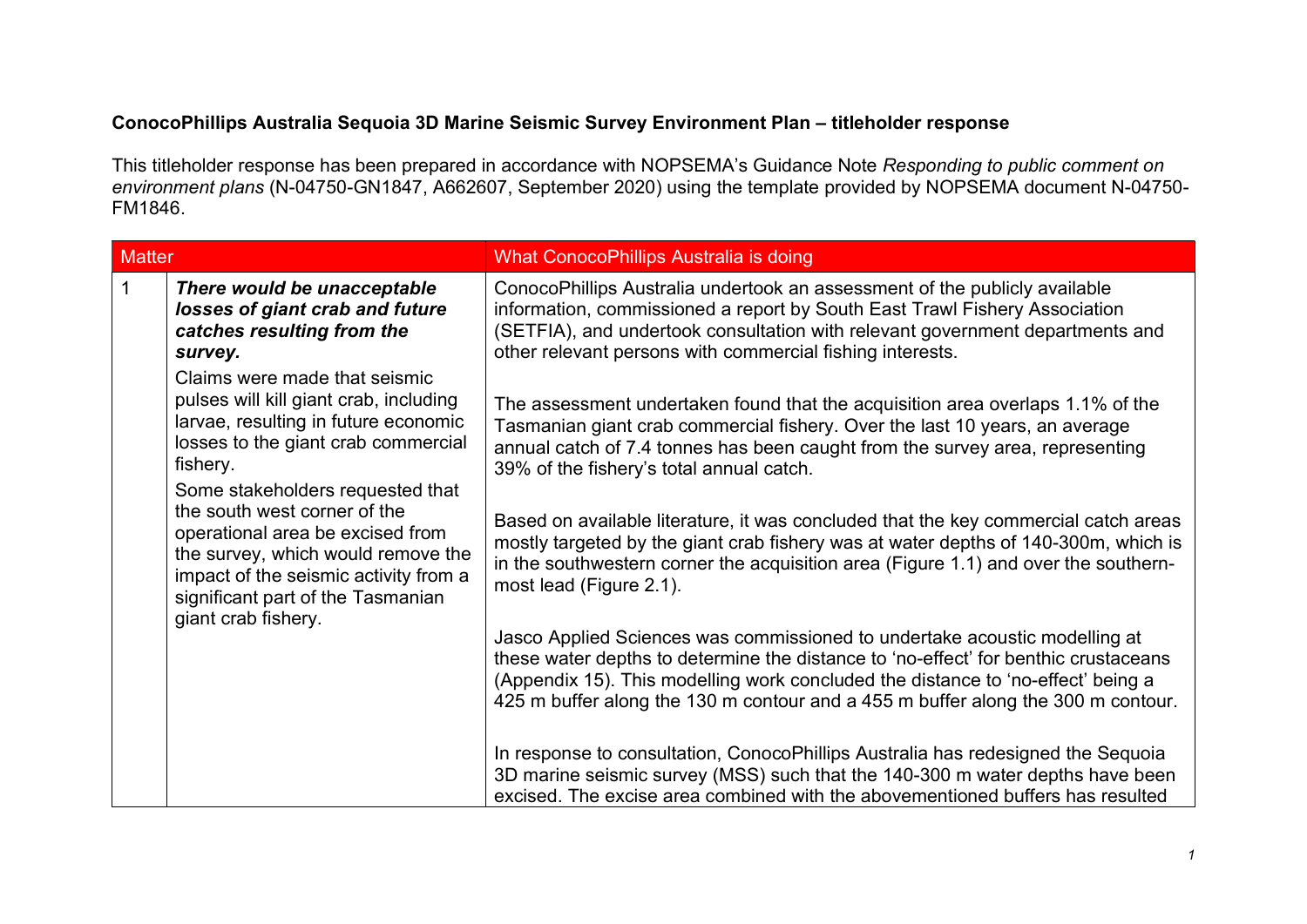| <b>Matter</b>  |                                                                                                                                                                                                                                                                                                                       | <b>What ConocoPhillips Australia is doing</b>                                                                                                                                                                                                                                                                                                                                                                                                                                                                                                                                                                                                                                                                                                                                                                                                                                                                                                                                                                                                                                                                                               |
|----------------|-----------------------------------------------------------------------------------------------------------------------------------------------------------------------------------------------------------------------------------------------------------------------------------------------------------------------|---------------------------------------------------------------------------------------------------------------------------------------------------------------------------------------------------------------------------------------------------------------------------------------------------------------------------------------------------------------------------------------------------------------------------------------------------------------------------------------------------------------------------------------------------------------------------------------------------------------------------------------------------------------------------------------------------------------------------------------------------------------------------------------------------------------------------------------------------------------------------------------------------------------------------------------------------------------------------------------------------------------------------------------------------------------------------------------------------------------------------------------------|
|                |                                                                                                                                                                                                                                                                                                                       | in a loss of 4.9% of the original acquisition area. The excise area and the buffers<br>still allow for acquisition in the remaining southwest section of the acquisition area<br>where giant crab fishing does not occur but does compromise data capture<br>objectives on the southern-most lead.                                                                                                                                                                                                                                                                                                                                                                                                                                                                                                                                                                                                                                                                                                                                                                                                                                          |
|                |                                                                                                                                                                                                                                                                                                                       | This is discussed in the 'Evolution of the Survey Design' in Section 2.6 of the EP.                                                                                                                                                                                                                                                                                                                                                                                                                                                                                                                                                                                                                                                                                                                                                                                                                                                                                                                                                                                                                                                         |
|                |                                                                                                                                                                                                                                                                                                                       | The control measures adopted in response to this claim include:<br>Excising the giant crab fishery area (140-300 m plus buffers) from the<br>$\bullet$<br>acquisition area.<br>The adoption of ConocoPhillips' Compressive Seismic Imaging (CSI)<br>technology (Section 2.4.1).<br>Using a maximum acoustic array of 3,480 cui.<br>$\bullet$                                                                                                                                                                                                                                                                                                                                                                                                                                                                                                                                                                                                                                                                                                                                                                                                |
| $\overline{2}$ | The ecology of the southern rock<br>lobster and giant crab particularly<br>breeding and larval release was<br>insufficiently described.<br>Claims were made that an<br>insufficient description of the<br>ecology of these species means that<br>the timing of the survey has not<br>been optimised to avoid impacts. | ConocoPhillips Australia examined these claims and included additional information<br>on the ecology of southern rock lobster and giant crab to the EP (Section 5.5.1).<br>Key life phases for these species is as follows:<br>Southern rock lobster (Jasus edwardsii) – mate from April to July, fertilized<br>$\bullet$<br>eggs carried for 4-6 months before being released between September and<br>November. The larvae (phyllosoma) then live in the plankton and undergo 11<br>developmental stages over 12-24 months while being carried by ocean<br>currents, often far beyond the continental shelf. The phyllosoma then moult<br>and metamorphose into a puerulus larvae, still living in the water column and<br>then settle on reef in shallower waters, moutling again into pigmented<br>juvenile lobsters. In adults, moulting generally occurs in September and<br>October. Southern rock lobster reach commercial fishing size after 3 to 10<br>years.<br>Giant crab (Pseudocarcinus gigas) - this species is endemic to the waters of<br>southern Australia, living along the upper slope of the continental shelf. Giant |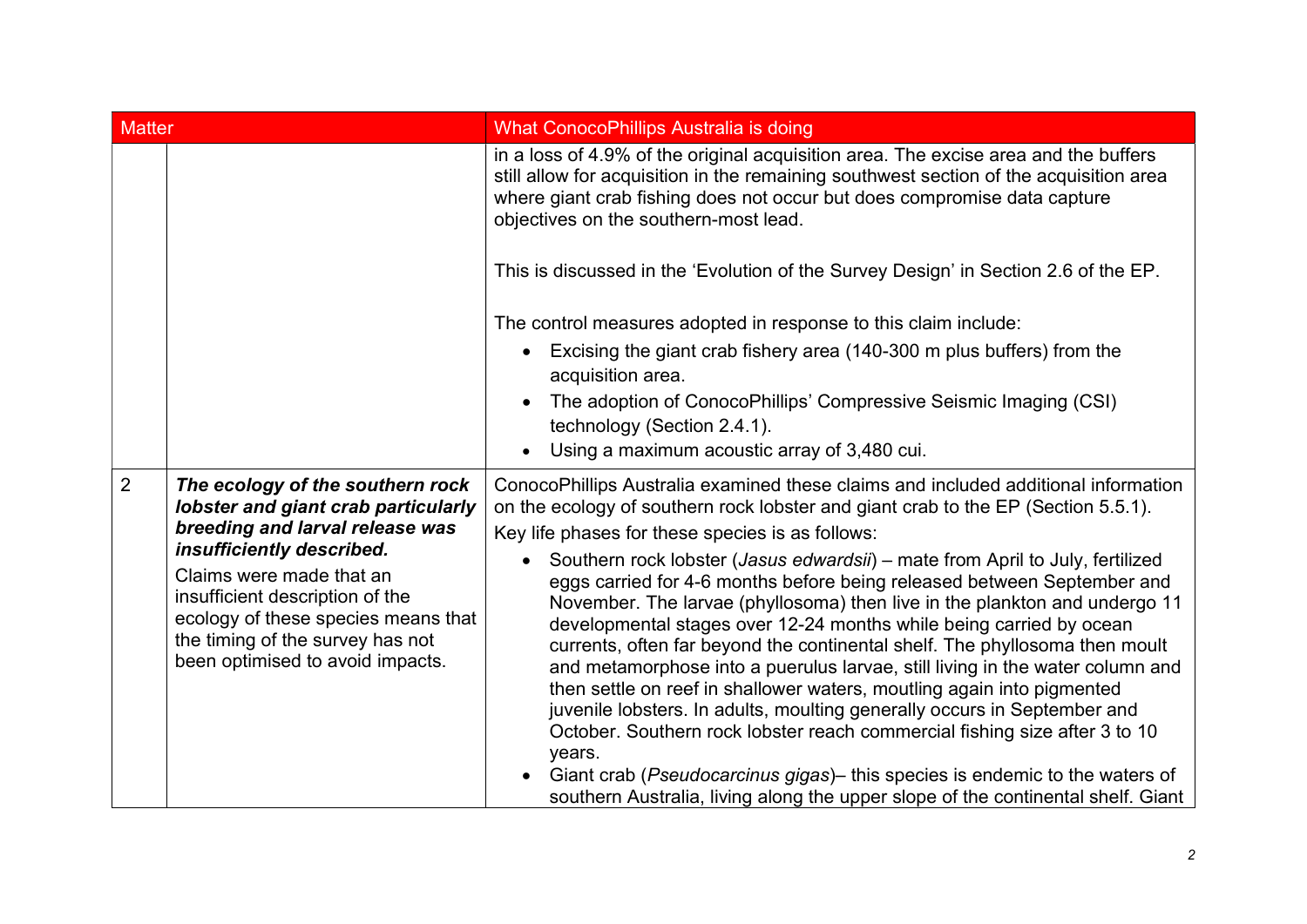| <b>Matter</b>  |                                                                                                                                                                                                                                | <b>What ConocoPhillips Australia is doing</b>                                                                                                                                                                                                                                                                                                                                                                                                                                                                                                                                                                |
|----------------|--------------------------------------------------------------------------------------------------------------------------------------------------------------------------------------------------------------------------------|--------------------------------------------------------------------------------------------------------------------------------------------------------------------------------------------------------------------------------------------------------------------------------------------------------------------------------------------------------------------------------------------------------------------------------------------------------------------------------------------------------------------------------------------------------------------------------------------------------------|
|                |                                                                                                                                                                                                                                | crab beed in June and July, with the females carrying eggs for about four<br>months. After the eggs hatch between October to November, the larval<br>duration is about 50 days. This species can live up to 30 years and is slow<br>growing (reaching 12-14 cm at maturity, but up to 20 cm and 10 kg in<br>weight). Juveniles moult their carapace every 3-4 years and adult females<br>about once every nine years. Mating is only possible when the new shell is<br>still soft.                                                                                                                           |
|                |                                                                                                                                                                                                                                | In deciding the optimal time to undertake the Sequoia 3DMSS, ConocoPhillips<br>Australia has balanced the ecology of these species with those of key threatened<br>cetaceans known to occur in the region, particularly for the migration and foraging<br>seasons of the pygmy blue whale (PBW) and southern right whale (SRW).                                                                                                                                                                                                                                                                              |
|                |                                                                                                                                                                                                                                | The key life stages for the threatened whales and key fisheries target species are<br>illustrated in Figure 2.4 of the EP. This figure clearly demonstrates that there is no<br>one period of time through the year where critical life stages for species of concern<br>to stakeholders can be entirely avoided by the survey, though peak migration times<br>for whales are avoided. ConocoPhillips Australia has aimed to undertake the survey<br>that best protects threatened whale species and avoids overlap with peak periods of<br>commercial fishing for the giant crab and southern rock lobster. |
| $\overline{3}$ | Impacts to southern rock lobster<br>and giant crab larvae have been<br>understated.<br>Claims have been made that the<br>survey will result in death of larvae<br>and subsequent losses to<br>commercial fishing stocks in the | ConocoPhillips Australia assessed the potential for the Sequoia 3DMSS to have an<br>impact on adult southern rock lobster and giant crab larvae. The EP also includes<br>results from the only known study on the impacts of seismic surveys on early-stage<br>embryonic (entirely soft tissue) southern rock lobsters. This assessment was<br>supported by a comprehensive review of scientific literature and informed with the<br>outputs of underwater acoustic modelling (Appendix 15).                                                                                                                 |
|                | survey area.                                                                                                                                                                                                                   | Acoustic modelling applied the seafloor PK-PK threshold of 202 dB as the level of<br>particle motion from sound that could cause an impact to crustaceans. Particle                                                                                                                                                                                                                                                                                                                                                                                                                                          |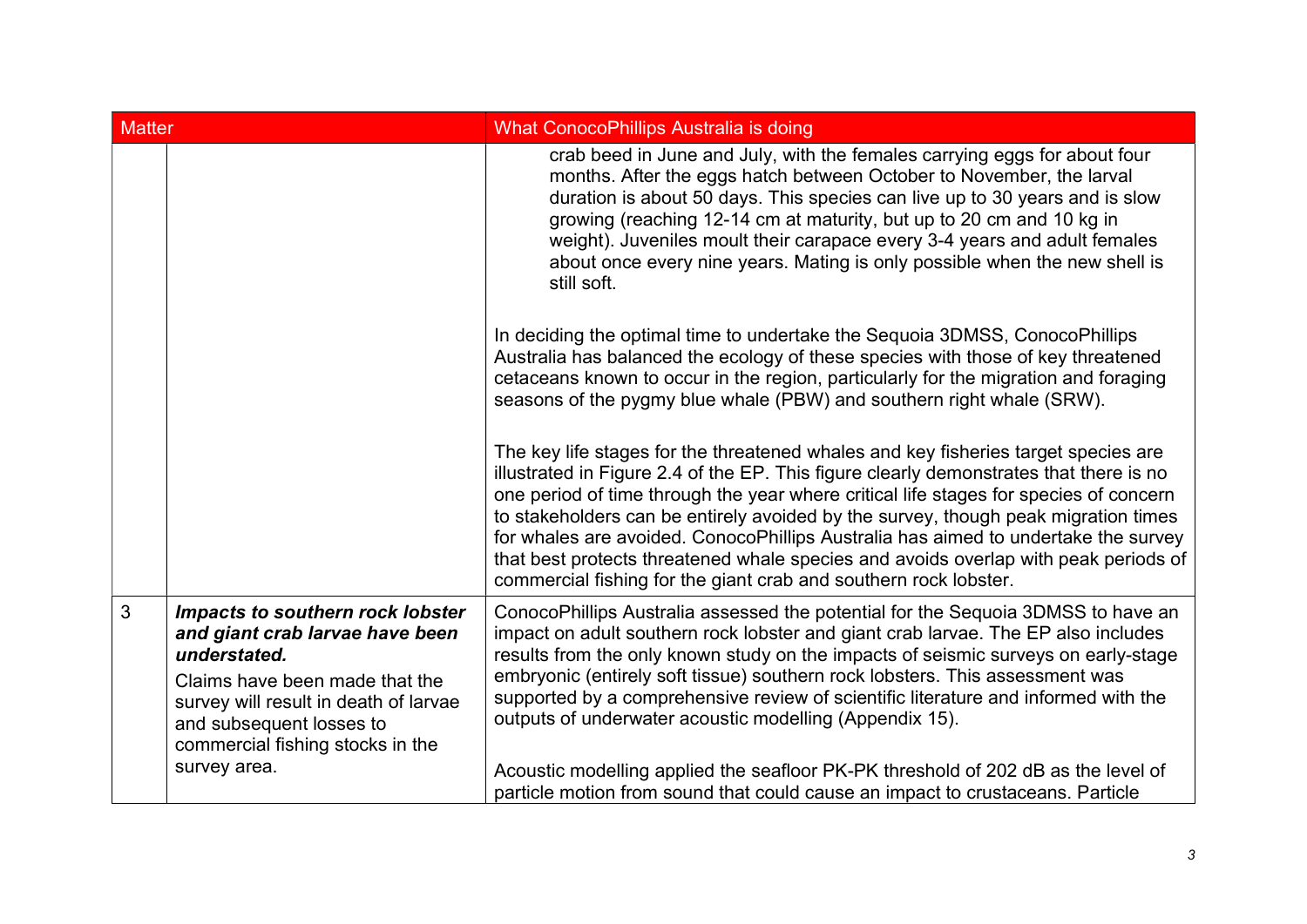| <b>Matter</b>  |                                                                                                                                                                                                                                                                                                                                                                                                       | <b>What ConocoPhillips Australia is doing</b>                                                                                                                                                                                                                                                                                                                                                                                                                                                                                                                                                                                                                                                                                                                                                                                                                                                           |
|----------------|-------------------------------------------------------------------------------------------------------------------------------------------------------------------------------------------------------------------------------------------------------------------------------------------------------------------------------------------------------------------------------------------------------|---------------------------------------------------------------------------------------------------------------------------------------------------------------------------------------------------------------------------------------------------------------------------------------------------------------------------------------------------------------------------------------------------------------------------------------------------------------------------------------------------------------------------------------------------------------------------------------------------------------------------------------------------------------------------------------------------------------------------------------------------------------------------------------------------------------------------------------------------------------------------------------------------------|
|                |                                                                                                                                                                                                                                                                                                                                                                                                       | motion is considered to be the most appropriate metric to use as opposed to sound<br>pressure level as it is this element of sound that crustaceans are most sensitive to.<br>The distance from the source to this level varied between 324 m and 414 m<br>depending on water depth.                                                                                                                                                                                                                                                                                                                                                                                                                                                                                                                                                                                                                    |
|                |                                                                                                                                                                                                                                                                                                                                                                                                       | ConocoPhillips Australia's assessment concludes that impacts to the larvae of<br>these species are localised, temporary and managed to a level that does not create<br>an unacceptable impact on future recruitment and catch rates productivity because:<br>• Of the small overlap with the southern rock lobster fishery (1%) and the<br>absence of suitable rock lobster habitat in the survey area;<br>No overlap with the giant crab fishery, based on the excise of the 140-300 m<br>water depths (plus buffers);<br>Research conducted to date does not indicate mortality of exposed adult<br>crustaceans (meaning that breeding success may not be affected); and<br>The acoustic modelling undertaken for plankton indicates that crustacean in<br>$\bullet$<br>the drifting planktonic phase are not likely to be impacted by the seismic<br>pulses unless within 210 m of the sound source. |
| $\overline{4}$ | The impacts of the survey to<br>zooplankton have been<br>understated and there would be<br>unacceptable impacts to<br>zooplankton productivity.<br>Claims were made that impacts to<br>zooplankton selectively presented<br>data favourable to the oil and gas<br>industry while ignoring recent<br>contradictory research findings, and<br>that primary productivity would be<br>adversely impacted. | ConocoPhillips Australia has undertaken a thorough environmental impact<br>assessment of the impacts of MSS on zooplankton, using the latest Australian and<br>international research. ConocoPhillips Australia acknowledges that impacts to<br>zooplankton are likely, but that the research is limited and as such is an ongoing<br>area of interest and research.<br>The acoustic modelling undertaken for the Sequoia 3DMSS indicates the range at<br>which mortality or mortal injury for zooplankton would occur is 210 m from the<br>sound source. Plankton populations will be replenished by currents from non-<br>impacted areas and mortality is predicted to be low compared with natural mortality<br>levels.                                                                                                                                                                              |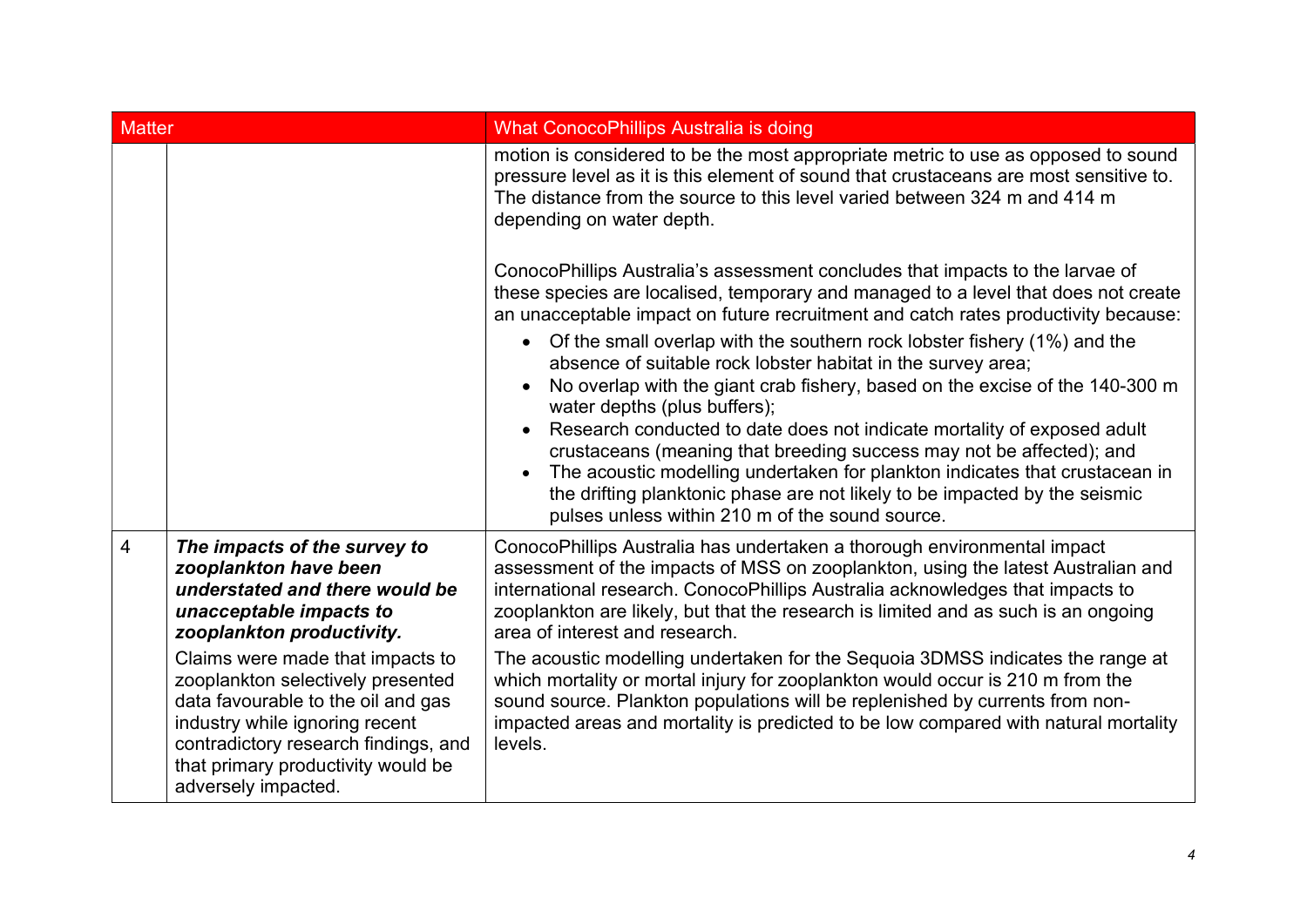| <b>Matter</b>   |                                                                                                                                                                                                                                                                                       | <b>What ConocoPhillips Australia is doing</b>                                                                                                                                                                                                                                                                                                                               |
|-----------------|---------------------------------------------------------------------------------------------------------------------------------------------------------------------------------------------------------------------------------------------------------------------------------------|-----------------------------------------------------------------------------------------------------------------------------------------------------------------------------------------------------------------------------------------------------------------------------------------------------------------------------------------------------------------------------|
|                 |                                                                                                                                                                                                                                                                                       | Measures in place to ensure that impacts to zooplankton are localised, temporary<br>and managed to a level that is as low as reasonably practicable that do not create<br>an unacceptable impact on primary productivity include:                                                                                                                                           |
|                 |                                                                                                                                                                                                                                                                                       | Running the survey lines in a north-south direction, which run across the<br>$\bullet$<br>prevailing currents, thereby allowing for maximum recovery of plankton.<br>Undertaking the survey outside of the Bonney Upwelling period (generally<br>January to April).<br>The adoption of ConocoPhillips' Compressive Seismic Imaging (CSI)<br>technology (Section 2.4.1)      |
|                 |                                                                                                                                                                                                                                                                                       | Using a maximum acoustic array of 3,480 cui.                                                                                                                                                                                                                                                                                                                                |
| $5\overline{5}$ | The seismic survey will result in<br>injury or death to whales and<br>dolphins.<br>Claims were raised that the Sequoia<br>3DMSS will injure or kill dolphins<br>and whales and that recent<br>strandings of pilot whales in<br>Tasmania may have been related to<br>a seismic survey. | ConocoPhillips Australia is cognisant of the concerns regarding potential impacts to<br>whales and dolphins from MSS. The Australian oil and gas exploration industry has<br>operated within well-defined guidelines for minimising such impacts for many years,<br>and there have been no reported cases of injury or death to cetaceans from MSS in<br>Australian waters. |
|                 |                                                                                                                                                                                                                                                                                       | The stranding of 470 pilot whales in Macquarie Harbour in western Tasmania in late<br>September 2020 is not related to MSS. There were no MSS occurring in western<br>Bass Strait or the Southern Ocean at this time, and the nearest MSS (which<br>occurred in eastern Bass Strait) occurred from January to July 2020.                                                    |
|                 |                                                                                                                                                                                                                                                                                       | ConocoPhillips Australia has undertaken a thorough assessment of the known<br>migration areas, foraging, breeding and calving areas for cetaceans in the survey<br>area and surrounding regions, and mapped these biologically important areas (BIA)<br>in the EP.                                                                                                          |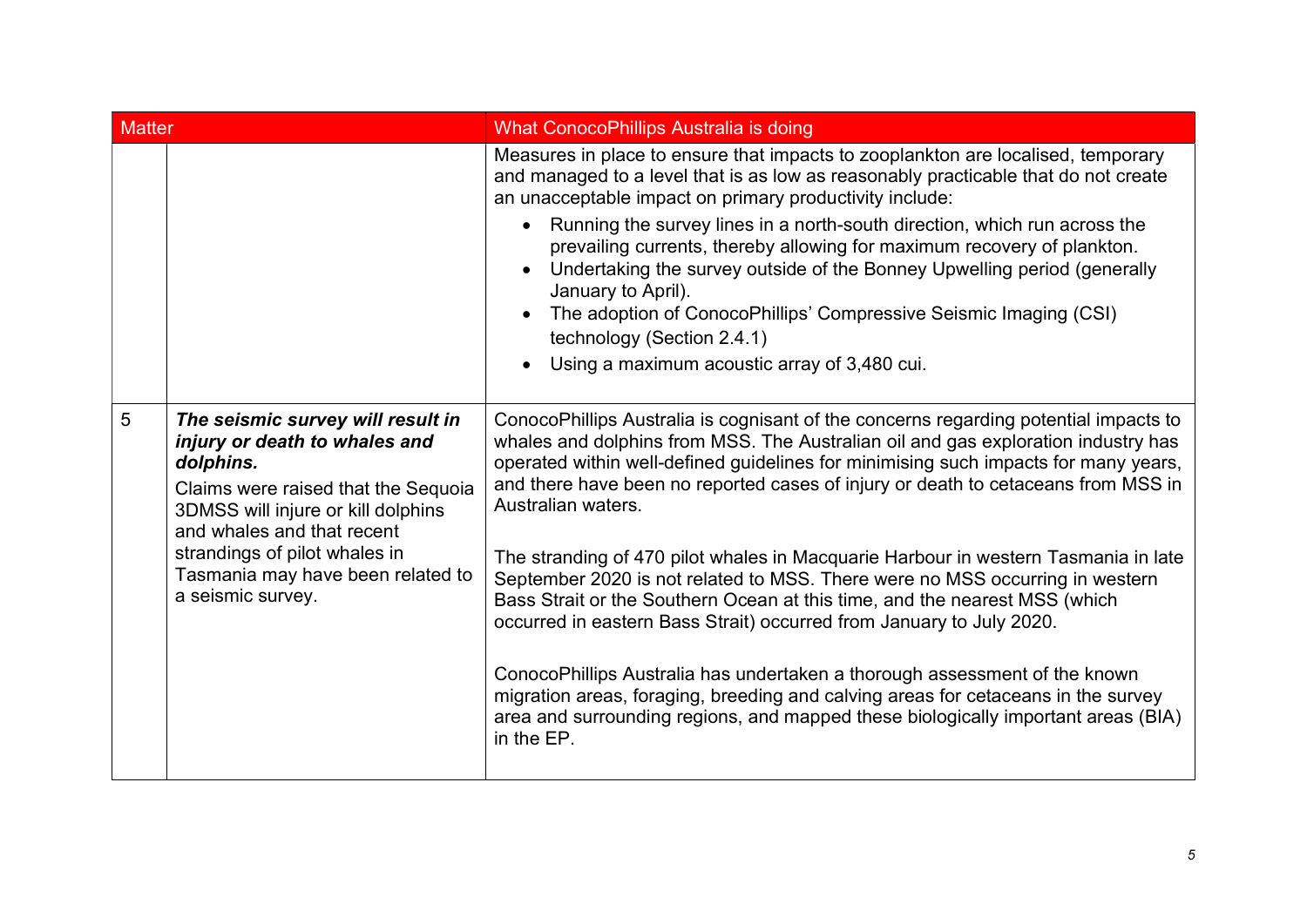| <b>Matter</b> | <b>What ConocoPhillips Australia is doing</b>                                                                                                                                                                                                                                                                                                                                                                                                                                                                                                                                                                                                                                                                                                                                                                                                                                                                                                                                                                                                                                                                                                                                                                                                                          |
|---------------|------------------------------------------------------------------------------------------------------------------------------------------------------------------------------------------------------------------------------------------------------------------------------------------------------------------------------------------------------------------------------------------------------------------------------------------------------------------------------------------------------------------------------------------------------------------------------------------------------------------------------------------------------------------------------------------------------------------------------------------------------------------------------------------------------------------------------------------------------------------------------------------------------------------------------------------------------------------------------------------------------------------------------------------------------------------------------------------------------------------------------------------------------------------------------------------------------------------------------------------------------------------------|
|               | The evaluation of impacts to cetaceans has been supported by acoustic modelling<br>using inputs from the Sequoia 3DMSS design and using the latest research results<br>regarding acoustic thresholds for cetaceans (divided into low frequency, mid-<br>frequency and high frequency cetaceans). These acoustic modelling results are<br>included in Section 7.1 of the EP and outline the distances to effect for temporary<br>threshold shift (TTS), permanent threshold shift (PTS) and behavioural effects.<br>Features of the survey design that avoid or minimise impacts to threatened<br>cetaceans include:<br>Timing the survey to avoid spatial and temporal overlap with the peak<br>$\bullet$<br>migration and foraging period of the threatened PBW.<br>A small overlap (1.75%) with the SRW known core range BIA, with little data<br>to indicate this area is important for migration or foraging. The acquisition<br>area is located 34 km south of a 'known migration area' BIA, 17 km west of<br>the 'connecting habitat' BIA along the King Island coastline and 90 km<br>southeast of the 'aggregation' BIA in southwest Victoria.<br>A very small (0.2%) overlap with the humpback whale 'core range' BIA in<br>$\bullet$<br>southeast Australia. |
|               | The controls adopted by ConocoPhillips Australia to avoid or minimise impacts to<br>cetaceans include:<br>Implementing the EPBC Act Policy Statement 2.1 (Part A) – pre-start visual<br>$\bullet$<br>observations, soft start, start-up delay, stop work and night-time and low<br>visibility procedures).<br>Implementing the EPBC Act Policy Statement 2.1 (Part B.1) – use of Marine<br>Mammal Observers (MMOs).<br>Cetacean strategy will be discussed each day to assess all available data on<br>whale presence at the time of the survey.                                                                                                                                                                                                                                                                                                                                                                                                                                                                                                                                                                                                                                                                                                                       |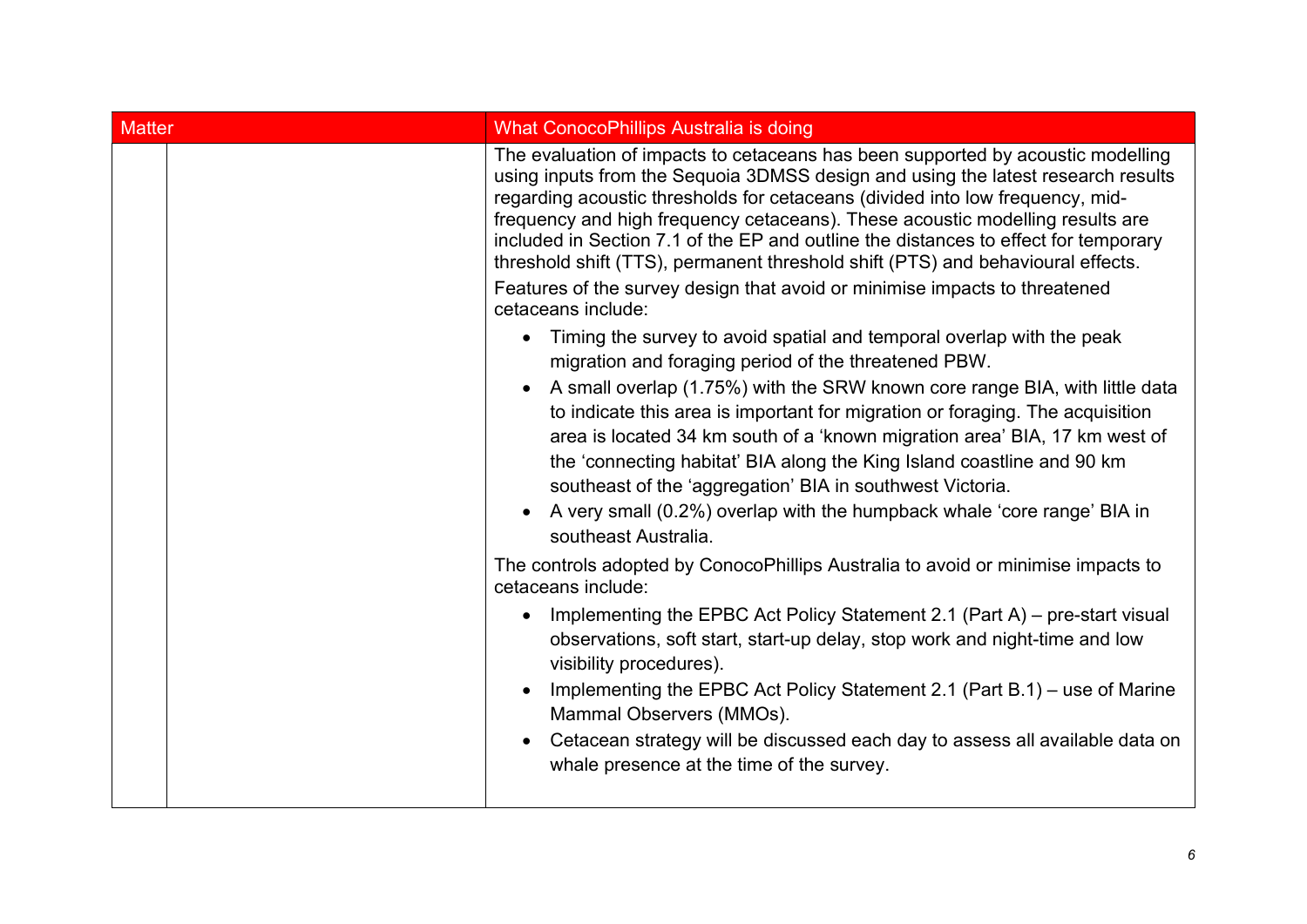| <b>Matter</b>  |                                                                                                                                                                                                                                                                                                                                                             | <b>What ConocoPhillips Australia is doing</b>                                                                                                                                                                                                                                                                                                                                                                                                                                                                                                                                                                                                                                                               |
|----------------|-------------------------------------------------------------------------------------------------------------------------------------------------------------------------------------------------------------------------------------------------------------------------------------------------------------------------------------------------------------|-------------------------------------------------------------------------------------------------------------------------------------------------------------------------------------------------------------------------------------------------------------------------------------------------------------------------------------------------------------------------------------------------------------------------------------------------------------------------------------------------------------------------------------------------------------------------------------------------------------------------------------------------------------------------------------------------------------|
|                |                                                                                                                                                                                                                                                                                                                                                             | ConocoPhillips Australia is confident that adopting these controls will reduce the<br>impacts to cetaceans (e.g., death, injury or disruption to migration, foraging and<br>feeding) to ALARP and an acceptable level.                                                                                                                                                                                                                                                                                                                                                                                                                                                                                      |
| 6              | Seismic surveys should not be<br>allowed to proceed until the<br>Senate Inquiry regarding the<br>Impact of seismic testing on<br>fisheries and the marine<br>environment is complete and a<br>report is released.<br>Claims were made that the Sequoia<br>3DMSS should not be allowed to<br>proceed until the Senate Inquiry has<br>reached its conclusion. | The Senate Inquiry on the Impact of seismic testing on fisheries and the marine<br>environment is independent of the NOPSEMA assessment and approvals process<br>for MSS EPs.<br>ConocoPhillips Australia is following the current process under the Offshore<br>Petroleum and Greenhouse Gas Storage Act 2006.                                                                                                                                                                                                                                                                                                                                                                                             |
| $\overline{7}$ | The timing of public exhibition<br>over the Christmas and new year<br>period was underhanded and<br>designed to give stakeholders<br>less time to provide comments.<br>Claims were made that the timing of<br>public exhibition should be<br>extended.                                                                                                      | ConocoPhillips Australia is cognisant of the fact that the timing of EP exhibition was<br>not ideal with regards to the holiday period. This timing was not a deliberate act to<br>minimise the time in which the public were able to provide comments.<br>The Sequoia 3DMSS is aiming to commence in August 2021. The approvals<br>process can be lengthy because it has a number of steps, including:<br>Sufficient time for pre-submission stakeholder engagement;<br>EP preparation;<br>Public exhibition of the EP;<br>Addressing comments from public exhibition;<br>Formal submission to NOPSEMA and assessment; and<br>Any necessary re-submissions to address assessment comments from<br>NOPSEMA. |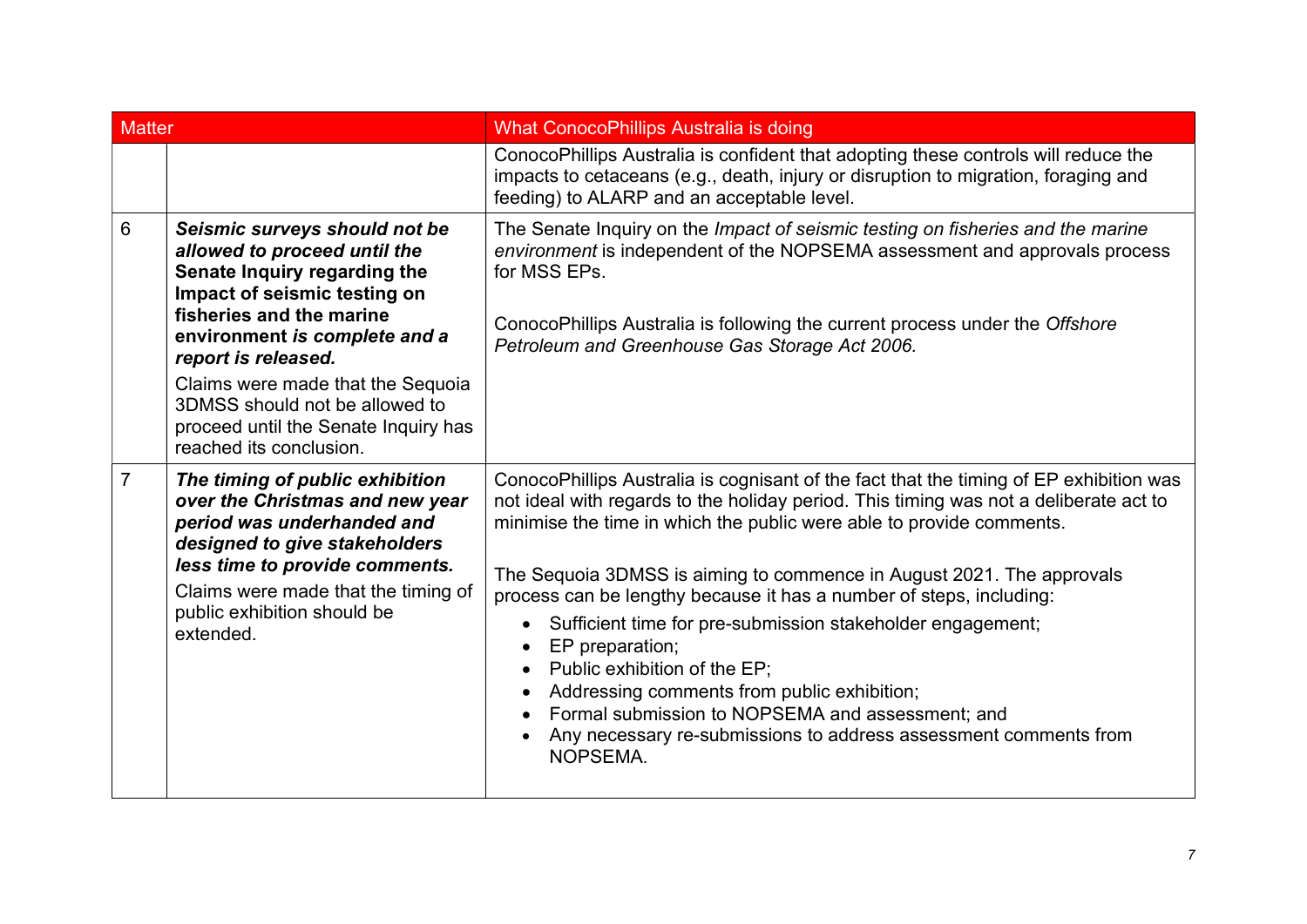| <b>Matter</b> |                                                                                                                                                  | <b>What ConocoPhillips Australia is doing</b>                                                                                                                                                                                                                                                                                                                                                                                                                                                                       |
|---------------|--------------------------------------------------------------------------------------------------------------------------------------------------|---------------------------------------------------------------------------------------------------------------------------------------------------------------------------------------------------------------------------------------------------------------------------------------------------------------------------------------------------------------------------------------------------------------------------------------------------------------------------------------------------------------------|
|               |                                                                                                                                                  | The length of the approvals process meant that the public exhibition period for the<br>EP necessarily occurred over the holiday period. It is important to note that 'relevant<br>persons' as defined under the Offshore Petroleum and Greenhouse Gas Storage<br>(Environment) Regulations (OPGGS(E)) has taken place since August 2020, with<br>face-to-face meetings prevented due to the COVID-19 pandemic travel restrictions.<br>ConocoPhillips Australia has consulted, and is continuing to consult with all |
|               |                                                                                                                                                  | 'relevant persons', especially commercial fisheries associations, to ensure concerns<br>about the survey are addressed in the survey design and in the EP.                                                                                                                                                                                                                                                                                                                                                          |
| 8             | The risk of an oil spill during the<br>survey is too high.<br>Claims were made that there is a                                                   | Marine seismic surveys occur regularly around Australia, including Bass Strait.<br>There have been no known large-scale diesel spills resulting from these surveys.                                                                                                                                                                                                                                                                                                                                                 |
|               | high risk of a diesel spill during the<br>survey and that this would pollute<br>large parts of Bass Strait and be<br>detrimental to marine life. | Section 2.5.1 of the EP (pg 50) describes ConocoPhillips' vessel selection<br>procedure, which aims to ensure only vessel contractors with the highest operating<br>standards are chosen (thereby minimising the risk of a diesel spill).                                                                                                                                                                                                                                                                           |
|               |                                                                                                                                                  | ConocoPhillips Australia commissioned diesel spill modelling to understand the<br>risks associated with a diesel spill within the survey area. These results (based on<br>the most credible but worst-case spill scenario), and the associated risk<br>assessment, are included in Section 7.12 of the EP. In brief, these results indicate<br>that the:                                                                                                                                                            |
|               |                                                                                                                                                  | • Maximum probability to shoreline contact is 16%.                                                                                                                                                                                                                                                                                                                                                                                                                                                                  |
|               |                                                                                                                                                  | The maximum probability to shoreline contact at King Island is 9% (at the 10<br>$g/m2$ threshold), 5% (at the 100 g/m <sup>2</sup> threshold) and 0% (at the 1,000 g/m <sup>2</sup><br>threshold).                                                                                                                                                                                                                                                                                                                  |
|               |                                                                                                                                                  | • Minimum time to shore is 40 hours (2.75 days).                                                                                                                                                                                                                                                                                                                                                                                                                                                                    |
|               |                                                                                                                                                  | Maximum volume of hydrocarbons ashore of 27.6 m <sup>3</sup> .<br>$\bullet$                                                                                                                                                                                                                                                                                                                                                                                                                                         |
|               |                                                                                                                                                  | The Environmental that May Be Affected (EMBA) by the diesel spill scenario is the<br>amalgamation of 100 randomly timed spills (to take into account various wind and                                                                                                                                                                                                                                                                                                                                               |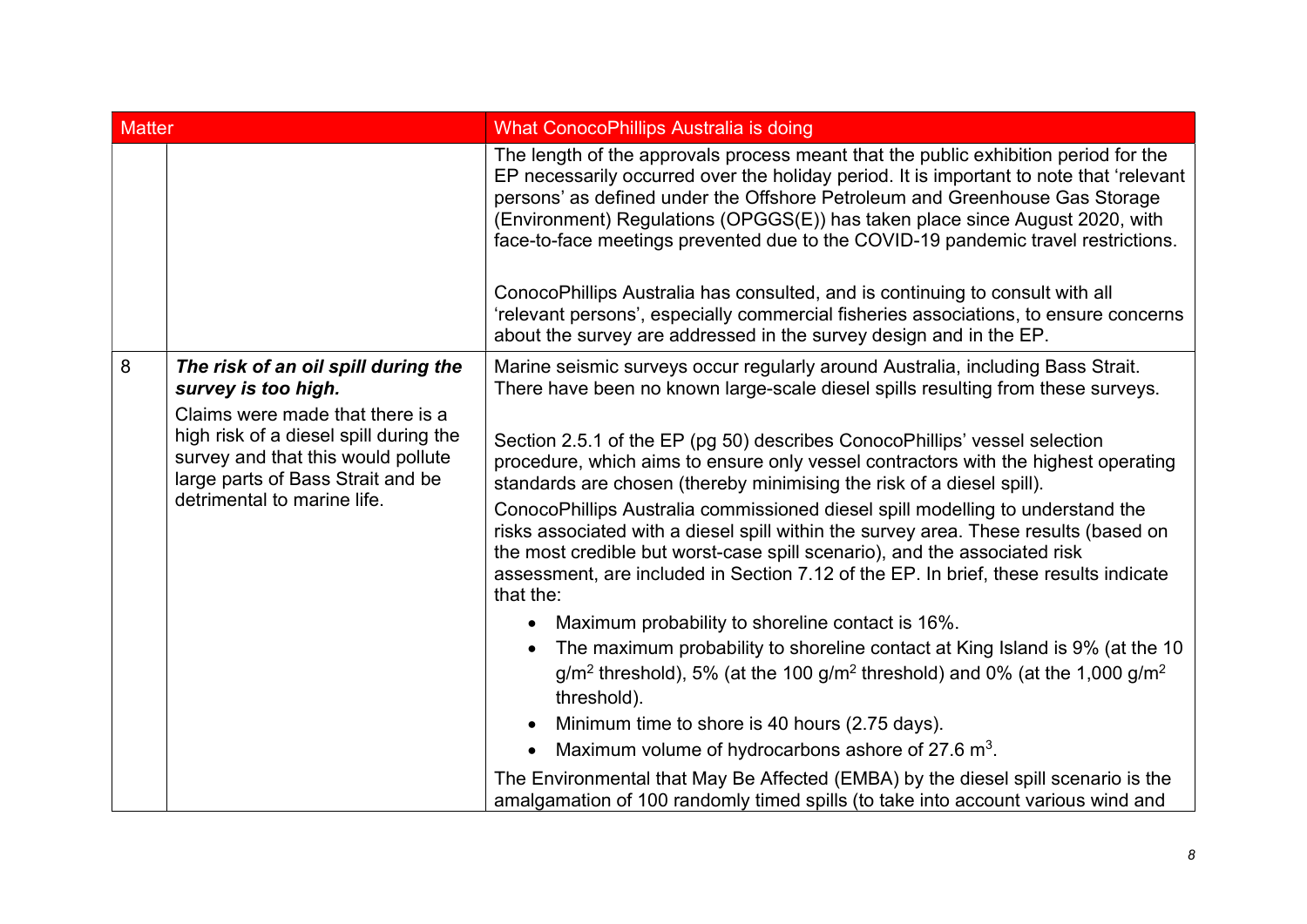| <b>Matter</b>                                                                                                                                                                                       |                                                                                                                                                                                                                                                                                                                                                                                                                                                          | <b>What ConocoPhillips Australia is doing</b>                                                                                                                                                                                                                                                                                                                                                                                                                                                                                                                  |
|-----------------------------------------------------------------------------------------------------------------------------------------------------------------------------------------------------|----------------------------------------------------------------------------------------------------------------------------------------------------------------------------------------------------------------------------------------------------------------------------------------------------------------------------------------------------------------------------------------------------------------------------------------------------------|----------------------------------------------------------------------------------------------------------------------------------------------------------------------------------------------------------------------------------------------------------------------------------------------------------------------------------------------------------------------------------------------------------------------------------------------------------------------------------------------------------------------------------------------------------------|
|                                                                                                                                                                                                     |                                                                                                                                                                                                                                                                                                                                                                                                                                                          | water currents), not a single spill. Maps showing the extent of a single worst-case<br>spill for diesel on the sea surface (Figure 7.13) and diesel on the shoreline (Figure<br>7.16) clearly indicate that very small areas are at risk.<br>Table 7.74 of the EP presents the residual risk ratings (after controls are applied)<br>for each of the key receptors at risk during a diesel spill, noting that these risks are<br>'low' for each receptor.                                                                                                      |
|                                                                                                                                                                                                     |                                                                                                                                                                                                                                                                                                                                                                                                                                                          | The control measures adopted relevant to this claim include:                                                                                                                                                                                                                                                                                                                                                                                                                                                                                                   |
|                                                                                                                                                                                                     |                                                                                                                                                                                                                                                                                                                                                                                                                                                          | Adopting ConocoPhillips vessel selection procedure (as described in Section<br>$\bullet$<br>$2.5.1$ ).                                                                                                                                                                                                                                                                                                                                                                                                                                                         |
|                                                                                                                                                                                                     |                                                                                                                                                                                                                                                                                                                                                                                                                                                          | Implementing the vessel's planned maintenance system.<br>$\bullet$                                                                                                                                                                                                                                                                                                                                                                                                                                                                                             |
|                                                                                                                                                                                                     |                                                                                                                                                                                                                                                                                                                                                                                                                                                          | Applying a Permit to Work and Job Hazard Analysis system for bunkering<br>$\bullet$<br>events.                                                                                                                                                                                                                                                                                                                                                                                                                                                                 |
|                                                                                                                                                                                                     |                                                                                                                                                                                                                                                                                                                                                                                                                                                          | Ensuring sufficient emergency response capability is in place.                                                                                                                                                                                                                                                                                                                                                                                                                                                                                                 |
| 9<br><b>Tasmania's and King Island's</b><br>'clean and green' reputation is at<br>risk.<br>Claims were made that the Sequoia<br>3DMSS will damage Tasmania's<br>and King Island's 'clean and green' | ConocoPhillips Australia is cognisant of the marketability of Tasmania's and<br>particularly King Island's image as a 'clean and green' area in which to fish, given<br>the low human population in the region and relative absence of polluting industries.<br>Figure 2.2 of the EP presents maps of the numerous 2D and 3D MSS that have<br>occurred around King Island, which have not damaged King Island's current 'clean<br>and green' reputation. |                                                                                                                                                                                                                                                                                                                                                                                                                                                                                                                                                                |
|                                                                                                                                                                                                     | reputation and tourism credentials.                                                                                                                                                                                                                                                                                                                                                                                                                      | ConocoPhillips Australia takes its environmental responsibility seriously, and its<br>Sustainable Development Position and Biodiversity Position are included in Section<br>3.9 of the EP. ConocoPhillips Australia believes these positions are met in the<br>design of the Sequoia 3DMSS, the environmental impact assessment presented in<br>the EP and the controls that will be adopted for the survey. As such, ConocoPhillips<br>Australia believes that the Sequoia 3DMSS will not result in any damage to<br>Tasmania's 'clean and green' reputation. |